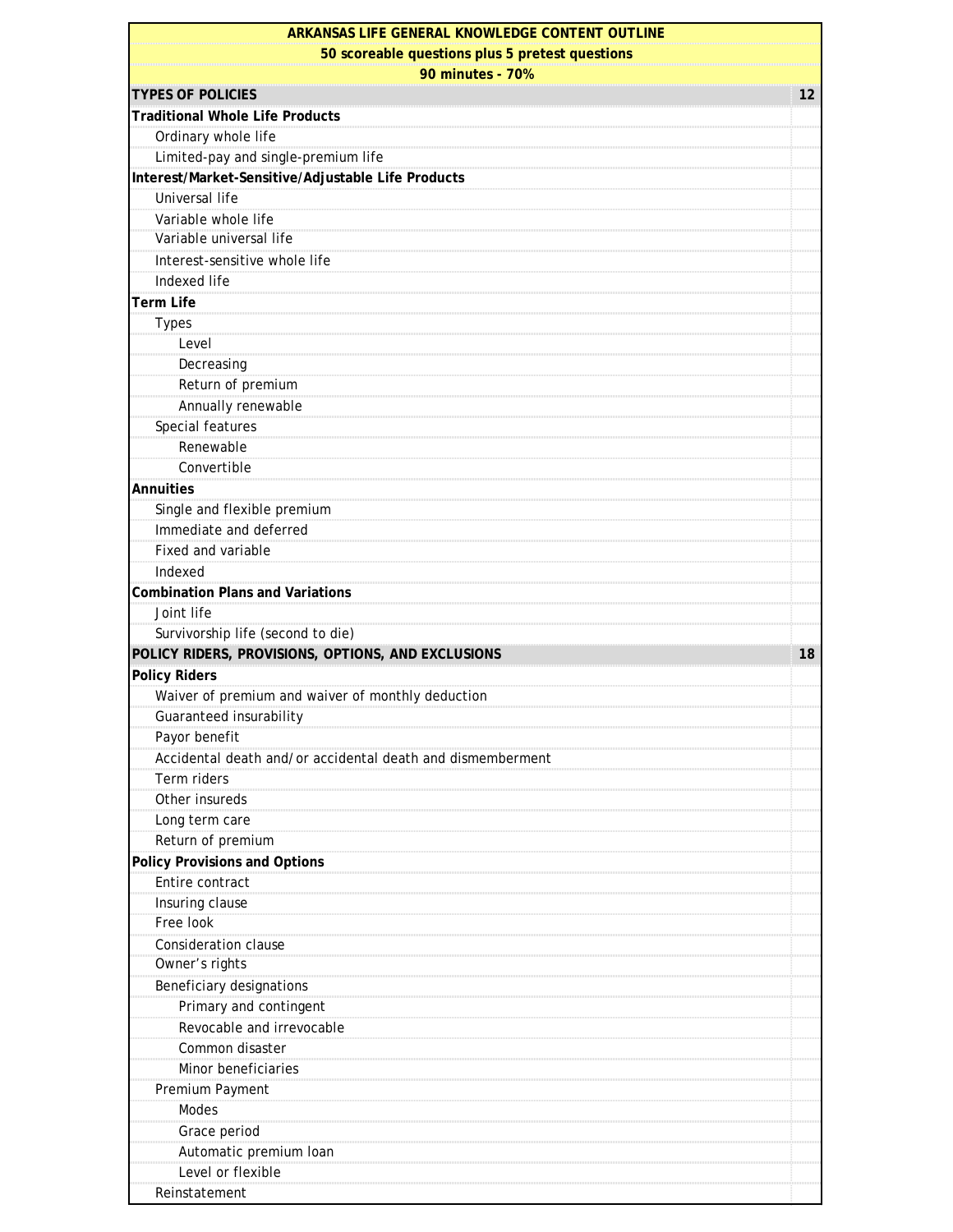| Policy loans, withdrawals, partial surrenders                                           |    |
|-----------------------------------------------------------------------------------------|----|
| Non-forfeiture options                                                                  |    |
| Dividends and dividend options (e.g. participating, non-participating)                  |    |
| Incontestability                                                                        |    |
| Assignments                                                                             |    |
| Suicide                                                                                 |    |
| Misstatement of age and gender                                                          |    |
| Settlement options                                                                      |    |
| Accelerated death benefits                                                              |    |
| <b>Policy Exclusions</b>                                                                |    |
| COMPLETING THE APPLICATION, UNDERWRITING, AND DELIVERING THE POLICY                     | 12 |
| <b>Completing the Application</b>                                                       |    |
| Required signatures                                                                     |    |
| Changes in the application                                                              |    |
| Consequences of incomplete applications                                                 |    |
| Warranties and representations                                                          |    |
| Collecting the initial premium and issuing the receipt                                  |    |
| Replacement                                                                             |    |
| Disclosures at point of sale (e.g., HIPAA, HIV consent)                                 |    |
| USA PATRIOT Act/anti-money laundering                                                   |    |
| Underwriting                                                                            |    |
| Insurable interest                                                                      |    |
| Medical information and consumer reports                                                |    |
| Fair Credit Reporting Act                                                               |    |
| Risk classification                                                                     |    |
| Stranger/investor-owned life insurance (STOLI)/(IOLI)                                   |    |
| Delivering the Policy                                                                   |    |
| When coverage begins                                                                    |    |
| Explaining the policy and its provisions, riders, exclusions, and ratings to the client |    |
| <b>Contract Law</b>                                                                     |    |
| Elements of a contract                                                                  |    |
| Unique aspects of the insurance contract                                                |    |
| Conditional                                                                             |    |
| <b>Unilateral</b>                                                                       |    |
| Adhesion                                                                                |    |
| Aleatory                                                                                |    |
| TAXES, RETIREMENT, AND OTHER INSURANCE CONCEPTS                                         | 8  |
| Third-Party Ownership                                                                   |    |
| <b>Viatical Settlements</b>                                                             |    |
| <b>Life Settlements</b>                                                                 |    |
| <b>Group Life Insurance</b>                                                             |    |
| Conversion privilege                                                                    |    |
| Contributory vs. noncontributory                                                        |    |
| <b>Retirement Plans</b>                                                                 |    |
| Qualified plans                                                                         |    |
| Nonqualified plans                                                                      |    |
| Life Insurance Needs Analysis/Suitability                                               |    |
| Personal insurance needs                                                                |    |
| <b>Business insurance needs</b>                                                         |    |
| Key person                                                                              |    |
| <b>Buy sell</b>                                                                         |    |
| <b>Social Security Benefits</b>                                                         |    |
| Tax Treatment of Insurance Premiums, Proceeds, and Dividends                            |    |
| Individual life                                                                         |    |
| Group life                                                                              |    |
| Modified Endowment Contracts (MECs)                                                     |    |
|                                                                                         |    |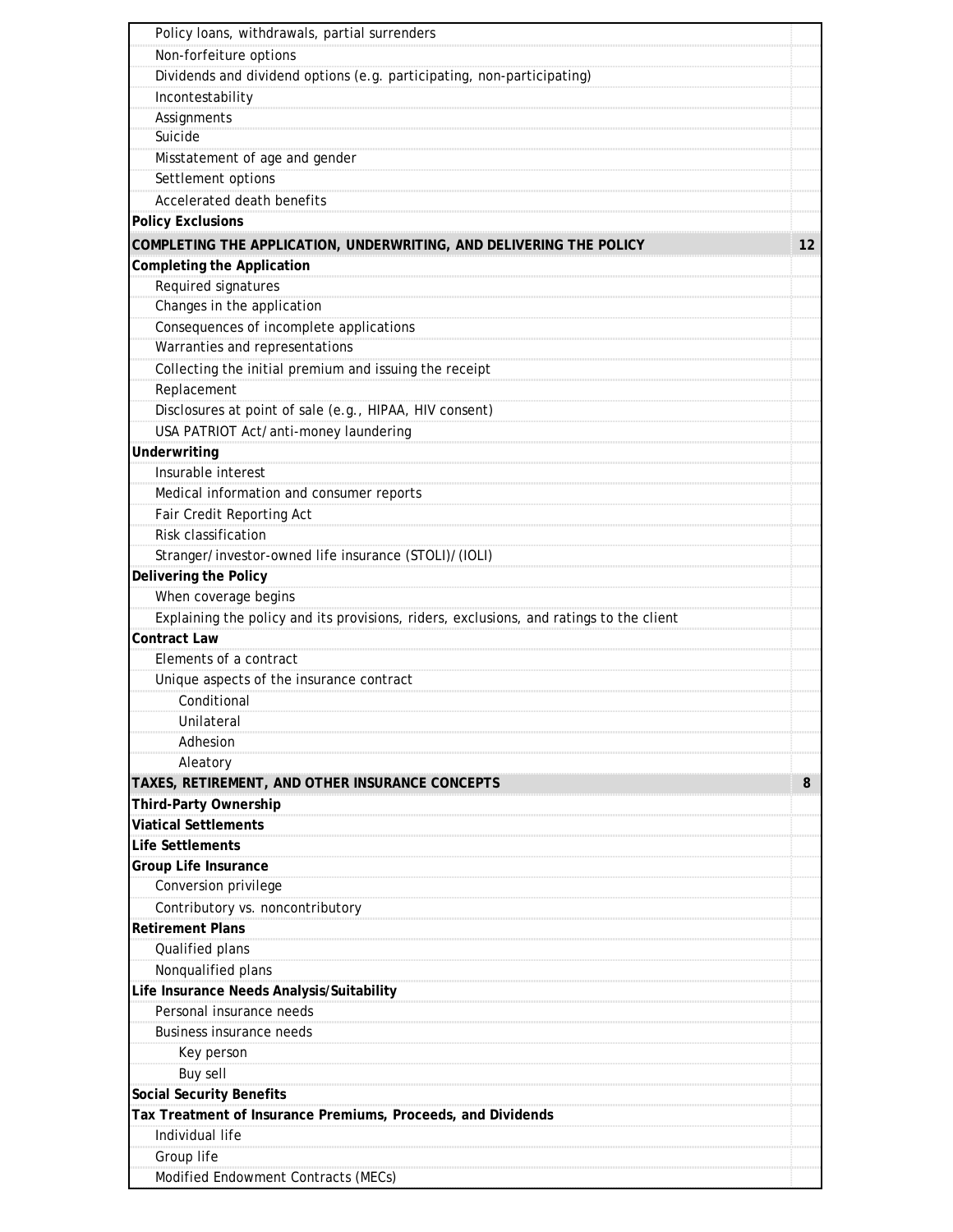| LIFE ARKANSAS SPECIFIC CONTENT OUTLINE                                                              |  |
|-----------------------------------------------------------------------------------------------------|--|
| 30 scoreable questions plus 5 pretest questions                                                     |  |
| 60 minutes - 70%                                                                                    |  |
| ARKANSAS STATUTES, RULES, AND REGULATIONS COMMON TO LIFE AND HEALTH INSURANCE                       |  |
| The Insurance Commissioner (Ref: 23-60-108; 23-61-102, 103, 108, 110, 201, 202, 301-307)            |  |
| Appointment                                                                                         |  |
| General duties and powers                                                                           |  |
| <b>Examination of records</b>                                                                       |  |
| Hearings/notice of hearings/orders                                                                  |  |
| Penalties                                                                                           |  |
| Definitions (Ref: 23-60-102; 23-63-201, 202; 23-69-102; 23-74-105)                                  |  |
| Authorized and unauthorized companies                                                               |  |
| Domestic, foreign, and alien companies                                                              |  |
| Fraternals                                                                                          |  |
| Stock and mutual companies                                                                          |  |
| Certificate of authority                                                                            |  |
| Insurance transaction                                                                               |  |
| Licensing (Ref: 23-64-102, 202, 203, 210, 214- 218, 220, 223, 301, 302-305; 23-66-209)              |  |
| Persons required to be licensed                                                                     |  |
| Producer                                                                                            |  |
| Consultant                                                                                          |  |
| Resident/nonresident                                                                                |  |
| Temporary license                                                                                   |  |
| Producer appointment/termination of contract                                                        |  |
| Exemptions/exceptions                                                                               |  |
| Maintaining a license                                                                               |  |
| Continuing education                                                                                |  |
| Change of address                                                                                   |  |
| Administrative fees                                                                                 |  |
| Renewal, suspension, or revocation of license                                                       |  |
| Producer Responsibilities (Ref: 23-64-223, 224, 23-65-101)                                          |  |
| <b>Fiduciary capacity</b>                                                                           |  |
| Commissions                                                                                         |  |
| Fraud reporting                                                                                     |  |
| Life and Health Insurance Guaranty Association Act (Ref: 23-96-101, 102, 104, 106, 111, 112)        |  |
| Marketing Practices (Ref: 23-66-206, 210, 211, 306; Rule and Reg. 43: 7-9)                          |  |
| Unfair claims practices                                                                             |  |
| Unfair methods of competition                                                                       |  |
| Rebating                                                                                            |  |
| Misrepresentation                                                                                   |  |
| False advertising<br>Defamation                                                                     |  |
| <b>False financial statements</b>                                                                   |  |
|                                                                                                     |  |
| Boycott, coercion, intimidation<br>Unfair discrimination                                            |  |
| Twisting                                                                                            |  |
| Churning of business                                                                                |  |
| Advertising: producer responsibilities                                                              |  |
| ARKANSAS STATUTES, RULES, AND REGULATIONS PERTINENT TO LIFE INSURANCE ONLY                          |  |
| Life Insurance Policies (Ref: 23-79-103, 23-79-112, 124, 131; 23-81-101-108, 115-118; 122-125, 203; |  |
| Rule and Reg. 17: 2, 4, 6, 7)                                                                       |  |
| Definition                                                                                          |  |
| General provisions                                                                                  |  |
| Standard Nonforfeiture Law                                                                          |  |
| Life advertising                                                                                    |  |
| Group Life (Ref: 23-79-118, 124; 23-83-101-121)                                                     |  |